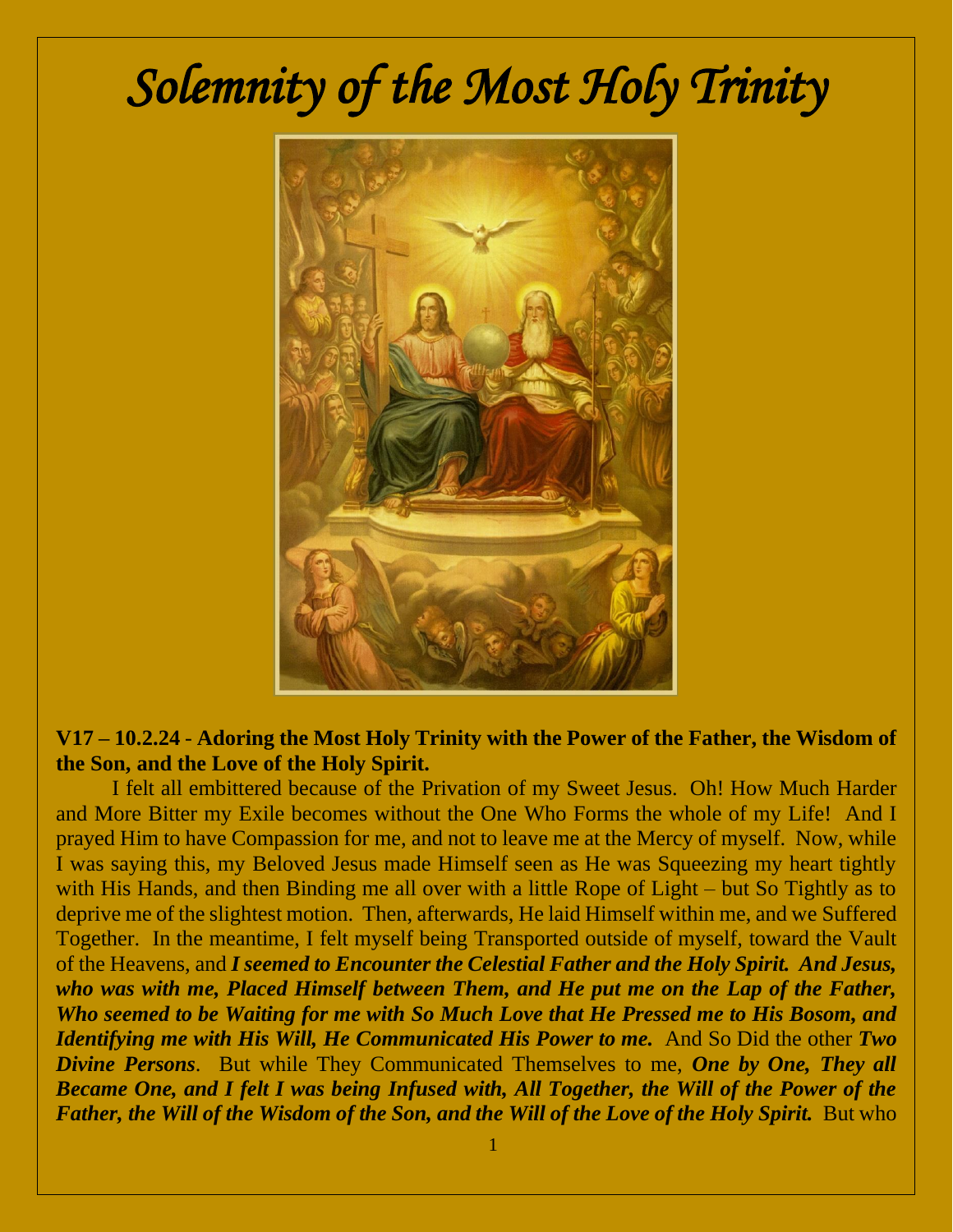can say what I felt as being Infused in my soul? And my Lovable Jesus said to me: "Daughter of Our Eternal Will, *Prostrate yourself before Our Supreme Majesty* and offer your Adorations, your Homages, your Praises, in the name of all, *with the Power of Our Will, with the Wisdom and with the Will of Our Supreme Love. We shall Feel in you the Power of Our Will Adoring Us, the Wisdom of Our Will Glorifying Us, the Love of Our Will Loving Us and Praising Us*. And since the *Power, the Wisdom and the Love of the Three Divine Persons are in Communication with the intellect, the memory and the will of all creatures, We shall Feel your Adorations, Homages and Praises Flow within all the intelligences of creatures, that, Rising between Heaven and earth, shall Make Us Hear the Echo of Our Own Power, Wisdom and Love, Adoring Us, Praising Us and Loving Us. Greater Adorations, More Noble Homages, Love and Praises More Divine, you cannot Give Us. No other act Can Equal these Acts, or Give Us as Much Glory and as Much Love, because We see, Hovering within the Act of the creature, the Power, the Wisdom and the Reciprocal Love of the Three Divine Persons* - *We find Our Own Acts in the Act of the creature*. How not to Enjoy Them and not to Give Them Supremacy over all other acts?" *So I Prostrated myself before the Supreme Majesty, Adoring It, Praising It and Loving It in the name of all, with the Power, the Wisdom and the Love of Their Will, that I Felt within me. But who can say the Effects of this?* I have no words to Express Them, therefore I move on.

**V17 – 5.17.25** – "…We, the *Three Divine Persons*, are Always United in Operating, *if the Creation Points to the Father, and Redemption to the Son, the Fiat Voluntas Tua shall Point to the Holy Spirit. And it is Precisely in the Fiat Voluntas Tua that the Divine Spirit shall Make Display of His Work.* 

"…My daughter, *We, the Three Divine Persons, are Inseparable and Distinct, and in this Way Do We Want to Manifest to the human generations Our Works for them - that while being United Among Ourselves, Each One of Us Wants to Manifest Individually His Love and His Work toward the creatures."*

**V19 – 3.2.26** – "…my Beloved Jesus, as though wanting to Cheer me, came out from within my interior, and Squeezing me Tightly to His Most Holy Heart, Infused New Strength in me. At that moment, the Heavens Opened and I heard Everyone Say, in Chorus: *"Glory be to the Father and to the Son and to the Holy Spirit". I don't know how, but it was my turn to answer: 'As it was in the Beginning, is Now, and Ever Shall Be, world without End. Amen.' But who can say what was happening? In the Word "Father" one could see the Creative Power Flowing Everywhere, Preserving Everything, Giving Life to Everything.* The mere *Breath of This Word* was enough to *Maintain Everything He had Created Intact, Beautiful and Ever New. In the Word "Son" one could see all the works of the Word, Renewed, Ordered, and all in Act of Filling Heaven and earth to Give themselves for the Good of creatures. In the Word "Holy Spirit" one could see all things Being Invested with a Speaking, Operative and Vivifying Love.* But who can say Everything? I felt my poor mind Immersed in the Eternal Beatitudes, and my Adorable Jesus, Wanting to Call me back into myself, told me: "My daughter, Do you Know Why it was your turn to say the *Second Part* of the 'Glory be'? Since My Divine Will is in you, it Befitted you to Bring the earth up to Heaven, in order to Give, in the name of all, Together with the